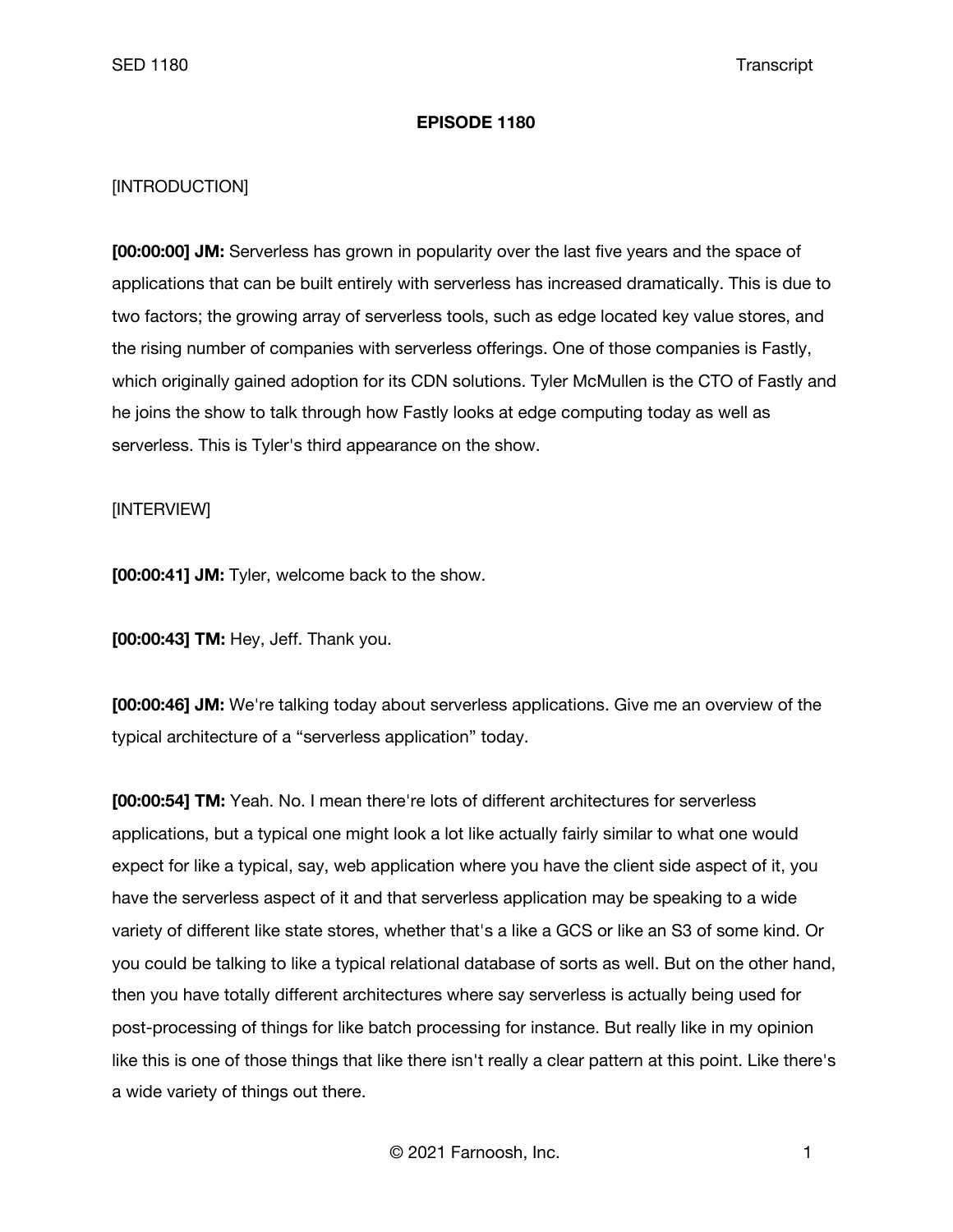SED 1180 Transcript

**[00:01:43] JM:** How has serverless matured in the last five years?

**[00:01:47] TM:** Yeah. I would say over the past year, serverless – Or the past five years rather, serverless has matured in a bunch of different ways and also not matured in a bunch of different ways as well. In some ways it's kind of interesting. It's kind of both regarding a specific point. So like for instance programming language support I think is a great example of this where, yeah, like it has matured in some ways. We have more options now than we used to. That said, it's also not matured nearly enough in my opinion.

One of the big advantages of using your own servers at this point is just the fact that you can choose your own languages. You can mix languages together. You can do all sorts of things that like serverless doesn't actually allow you to do at the moment. It can be kind of constraining, which is kind of ironic given like one of the main points of serverless is to be less constraining. But it has matured in a bunch of different ways as well. And I think a lot of the way this it has matured has been like in the use cases of it, right? Like in how people are actually able to use these things and how it's able to connect to various different services as well. Previously, like it would have been hard to use serverless for things that were distinctly stateful five years ago. Now you have like lots of different options for databases. Again, it's kind of it's kind of all over the board with this one in my opinion.

But to me what's actually more interesting are the ways that serverless is likely to mature in the next five years, right? And I would love to get into that and I think that like our work on the WebAssembly ecosystem is going to play a big role in that.

**[00:03:18] JM:** Tell me more about what Fastly's perspective on serverless and the tools Fastly has built over the last several years has been.

**[00:03:27] TM:** Yeah. So our take on serverless has been that it's been a little bit too prescriptive in my opinion. The industry as a whole has – My take on serverless, or our take on serverless rather, is that like kind of the way that the industry has gone about this so far has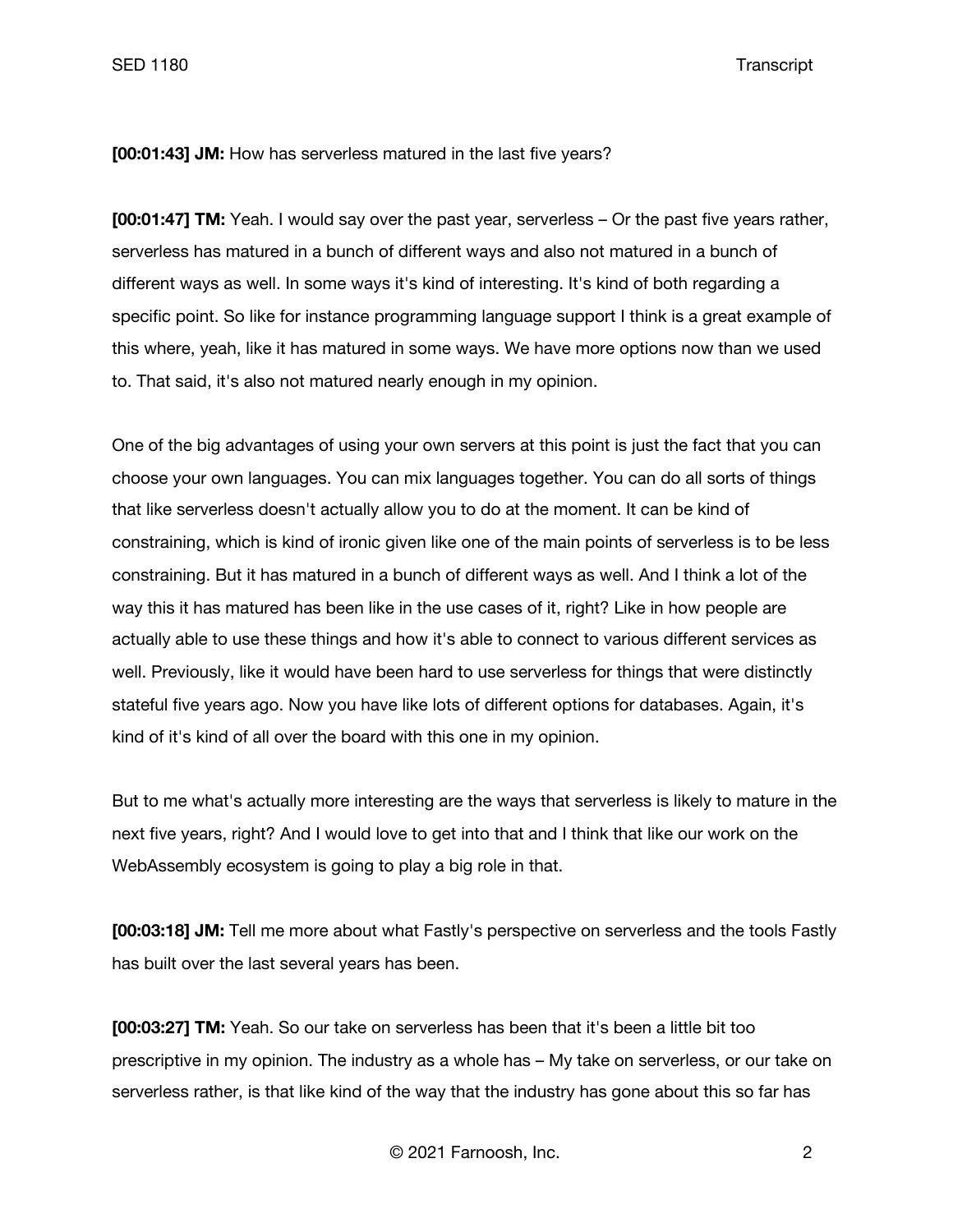been a little bit constraining, right? Our perspective is that like serverless should actually be a lower level platform. It should be a platform on which you are able to build whatever you really want to build rather than being so prescriptive in the way that we are expecting it to go.

**[00:04:02] JM:** Can you explain to me what Fastly's perspective on serverless has been over the last five years and the tools they've built?

**[00:04:10] TM:** Yeah, I can definitely explain that. So our take on serverless is that, well, we have a bunch of takes on serverless, but my big thing is actually about like placement of serverless. It's about like where serverless applications can run and how they run. To us, the whole idea of having to choose a specific location for your serverless function to run in is kind of like antithesis. It's kind of the antithesis of serverless because the whole point is that like you're supposed to be able to pretend, and I'll be honest, we're kind of pretending that there isn't a server involved, right?

And here we have gone like, "Okay, you have to choose a location," which means that you're running it in a specific place, which means that the data that it also needs to be nearby that as well. So our perspective on this is that serverless needs to get a lot more flexible with the way that you can choose to run things. So a lot of the work that we have actually done has been in order to make that possible, right?

So if you look at like the way that we build out our like WebAssembly-based serverless platform has been in a way to make it possible for these WebAssembly applications to run in a variety of different locations. And so like from our perspective that means the edge, right? That means 55 different markets around the world able to run your application and able to run it in all of those locations simultaneously. But I think it actually goes beyond that where, like to me, in order to make it possible for serverless to not be like a constraining environment that you use for like tertiary parts of your applications, the whole thing needs to get a lot more flexible. It means that it's more than just about running it at the edge, in my opinion. It's also about like how you can run it at the origin. How you can run it even closer to the user's client. How you can run it in things like embedded inside of a database or embedded again inside of the client,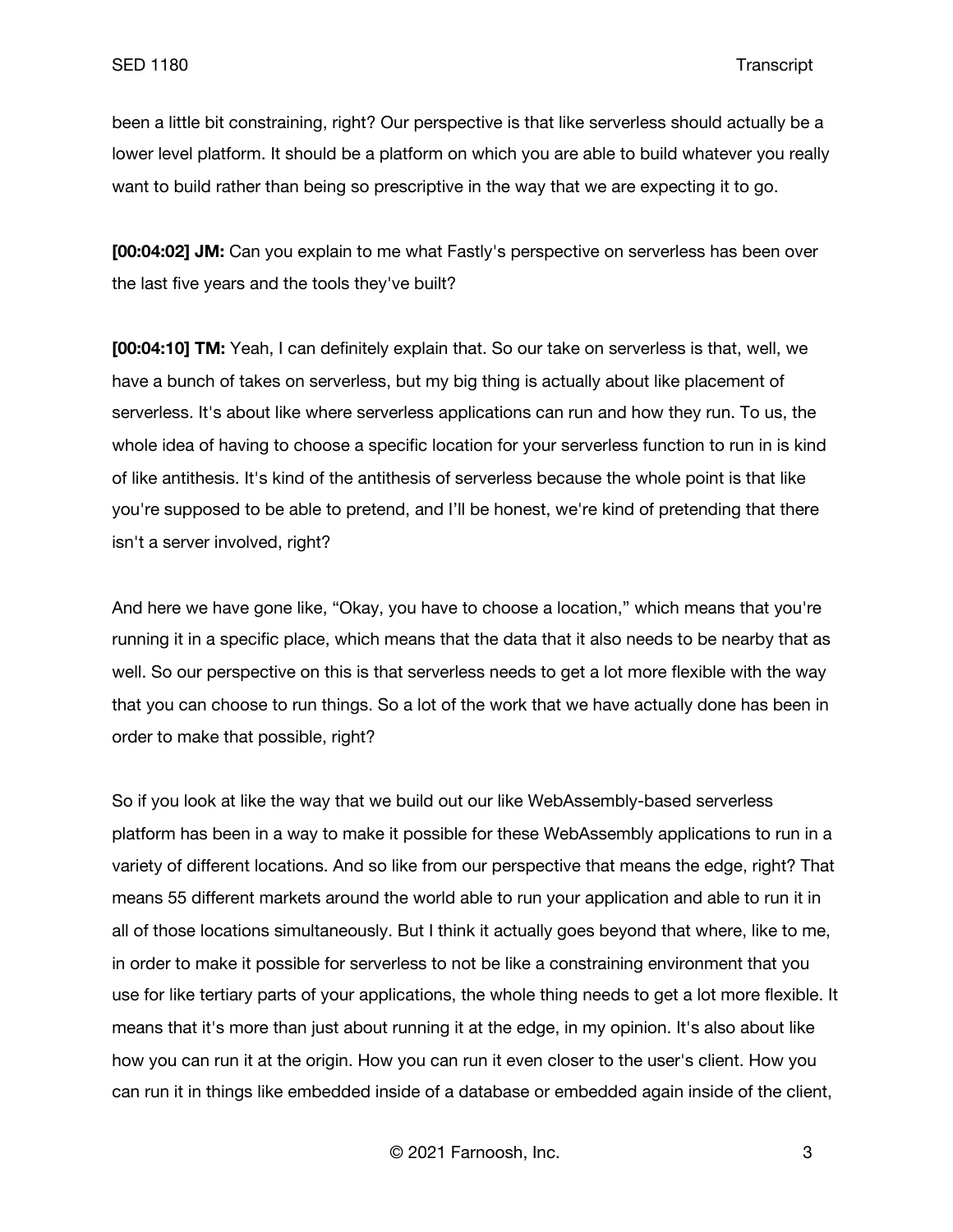right? To me, like the whole point, like the whole power or the potential power of serverless is actually about being able to spread your application across all of these different locations, right? And the current technology that's being used to implement these serverless platforms just doesn't actually make that feasible, right?

So a lot of the work that we have done has been going into making the technology underlying this much more flexible. If you look at our work on Lucid, the big thing that we have trumpeted about it has been how much faster startup time can be, like the cold start time problem, right? And to me it's not actually about the cold start time like a lot of the time. What it's actually about is like what the cold start time allows you to do. So on the one hand it's actually about security, right? Cold start – Like having very low or non-existent cold start time means that you can like individually isolate lots of tiny little things. It means that like you're not sharing isolates. It means you're not sharing sandboxes across requests and across different like contexts, but it's also about like where, again, it's possible to run these things. Running a container-based sort of serverless platform at the edge I think just doesn't make any sense, right? It makes a lot more sense if you can run the whole thing and get it started in a very short amount of time. I think that's also going to open up like tons of different possibilities for different locations within the network as well.

**[00:07:42] JM:** So these abstractions that you're providing, how do they compare to architectures or the abstractions that are offered by like AWS? Like I think of AWS is offering these more thick and well-defined abstractions, and I think Fastly is more concerned with just enabling programmability at the edge and a lot of flexibility at the edge. Do you think that's accurate depiction?

**[00:08:09] TM:** So that's not exactly how I think of it. I think that the difference in my opinion is actually about like the prescriptiveness of it and the flexibility again that you have in defining those abstractions, right? So like Fastly, our approach to it has been to work on the lower level abstractions for serverless to be able to provide folks the ability to do a lot more because we provide, again, that lower level abstraction. However, like that's not actually the way that people like tend to program. That's not the way that a typical application is developed.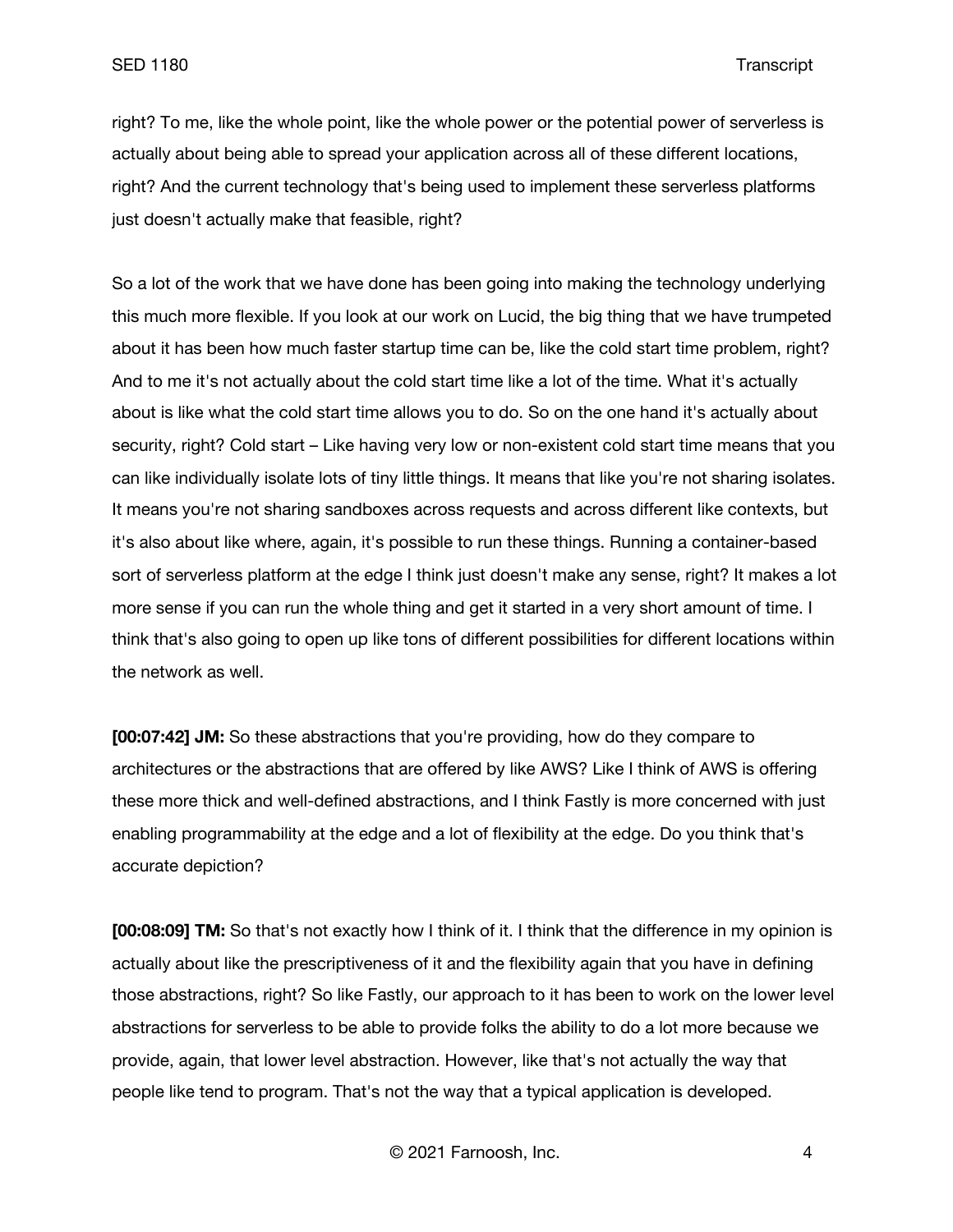SED 1180 Transcript

And so the thing about like us providing that flexibility is that then we can define a much higher level and different abstractions on top of that, right? And so I think if you look at like – I think our Rust abstractions are probably the most well-defined at this point. But as we introduce more languages, we're going to see similar and also different abstractions built on top of that, again, because we have given that amount of flexibility in the system. And, again, I think once again this is just in my opinion coming back to like that flexibility, right? It means that if we can provide those lower level abstractions, we can actually make it possible to run similar serverless applications across a wide variety of different like platforms be that Fastly platforms or also non-Fastly platforms for that matter as well.

So to me like those two things aren't actually like opposites of each other. It's just that like with the flexibility that we have like put into the system it means that you can again define different and more higher level abstractions, thicker abstractions as well rather than being like beholden to exactly what like your platform provider actually says that you can do.

**[00:09:53] JM:** How aggressively are users adopting serverless technology? I know that the providers are building out all these tools and platforms for making serverless possible, but are users adopting it?

**[00:10:04] TM:** Yeah. I mean to me it looks a lot like the early cloud days where we are somewhere along that curve. Like I remember when like AWS and such first came out and I was obviously a software engineer back then, and I remember the like internal battles that were had about it inside various companies that I had worked at where the early adopter type engineers who were like, "Yeah, we should be using this immediately," and then you had the older folks or like just the more conservative folks who are going like, "Well, let's kind of wait and see. I'm not convinced yet." I think we're in that same position now. Like the adoption levels are definitely increasing and they're increasing rapidly, but there's definitely still resistance to it as well. And I think that it's kind of on us and like on us as like serverless platform providers to be able to clear up those concerns that folks have.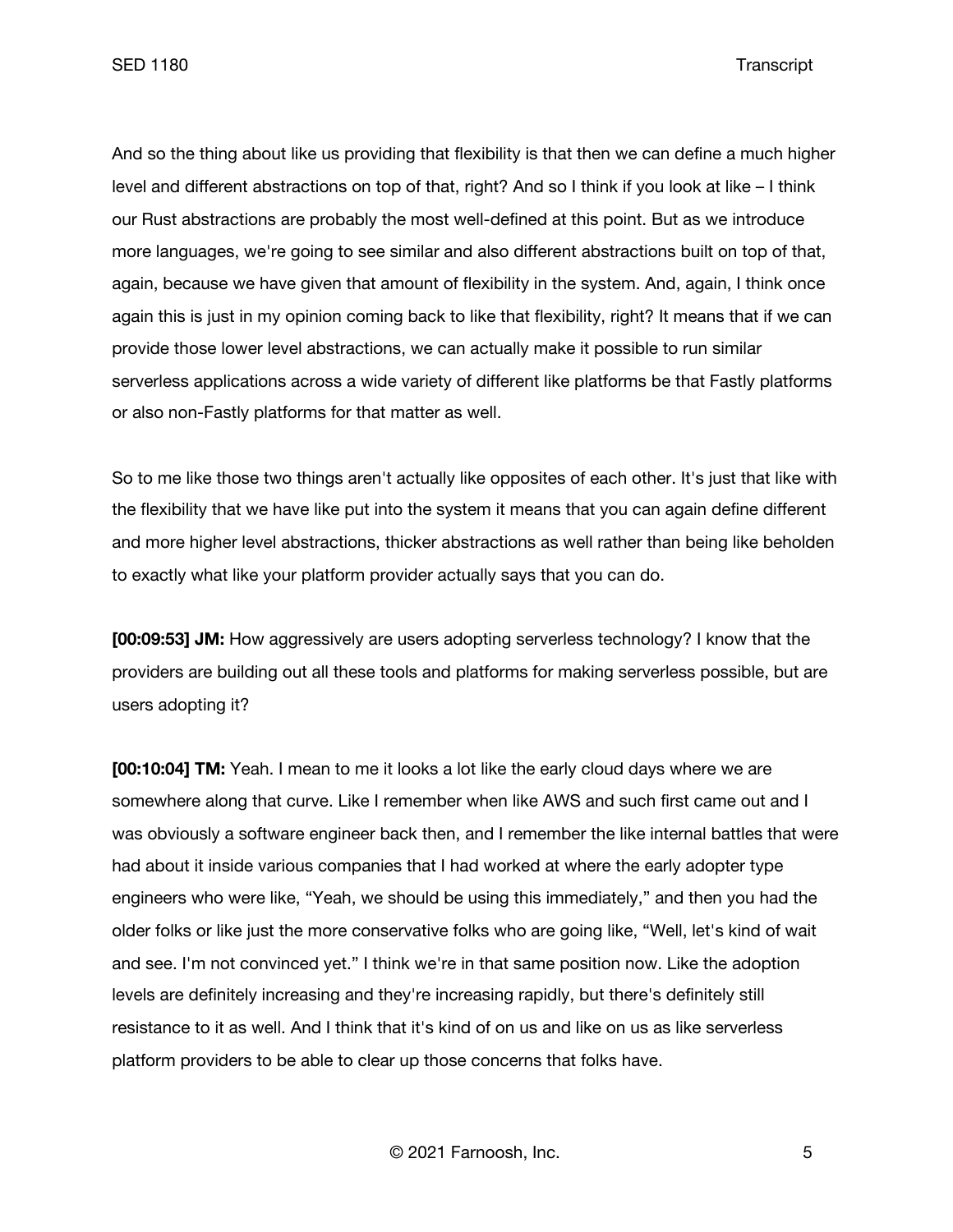And again, like to me this comes back to like – This again comes back to like that whole flexibility question, right? Like if our platforms are not able to like address all of the different concerns that users have, then like well adoption is going to start to stall. If we can't provide like languages that people actually are used to and want to use, well, serverless is going to stall. If we, again, like end up with like vendor lock-in problems, well, it's going to stall, right?

So to me we're at kind of a pivotal point in like that curve of serverless adoption where if we do this wrong, well, serverless is going to always be kind of a sideshow sort of thing. But if we do this right, well, serverless could become the dominant like way of doing computing on the internet, and that's definitely what we're trying to head towards.

**[00:11:52] JM:** What other kinds of outcomes could lead to a stalled serverless environment?

**[00:11:58] TM:** So there's been a lot of talk about this one lately, and the big points that I have seen, anyway, pointed out are, again, limited programming language support. We have vendor lock-in problems. We have performance issues, which I think everybody knows at this point, and just kind of like an inability to run entire applications on it, right? Where, again, this just ends up being a tertiary part of your actual application architecture rather than the thing on which you are actually building the whole thing. And there's lots of ways to address all of those different pieces, and I think it's actually really important that we do so.

To me, probably the biggest one is actually like this first two; programming language support and vendor lock-in. If we can't provide the programming language support that folks are looking for, then it's always going to be a thing where it's just for JavaScript developers or it's just for Rust developers, right? If you're you know using .net as millions and millions of developers are, well, like what are you going to use? You're going to be stuck with like the one platform that happens to support that.

So to me like vendor lock-in and programming language support actually kind of go hand-in-hand where you end up with either not being able to use it or only being able to use the one that you have been programming against. So that's why we've been putting so much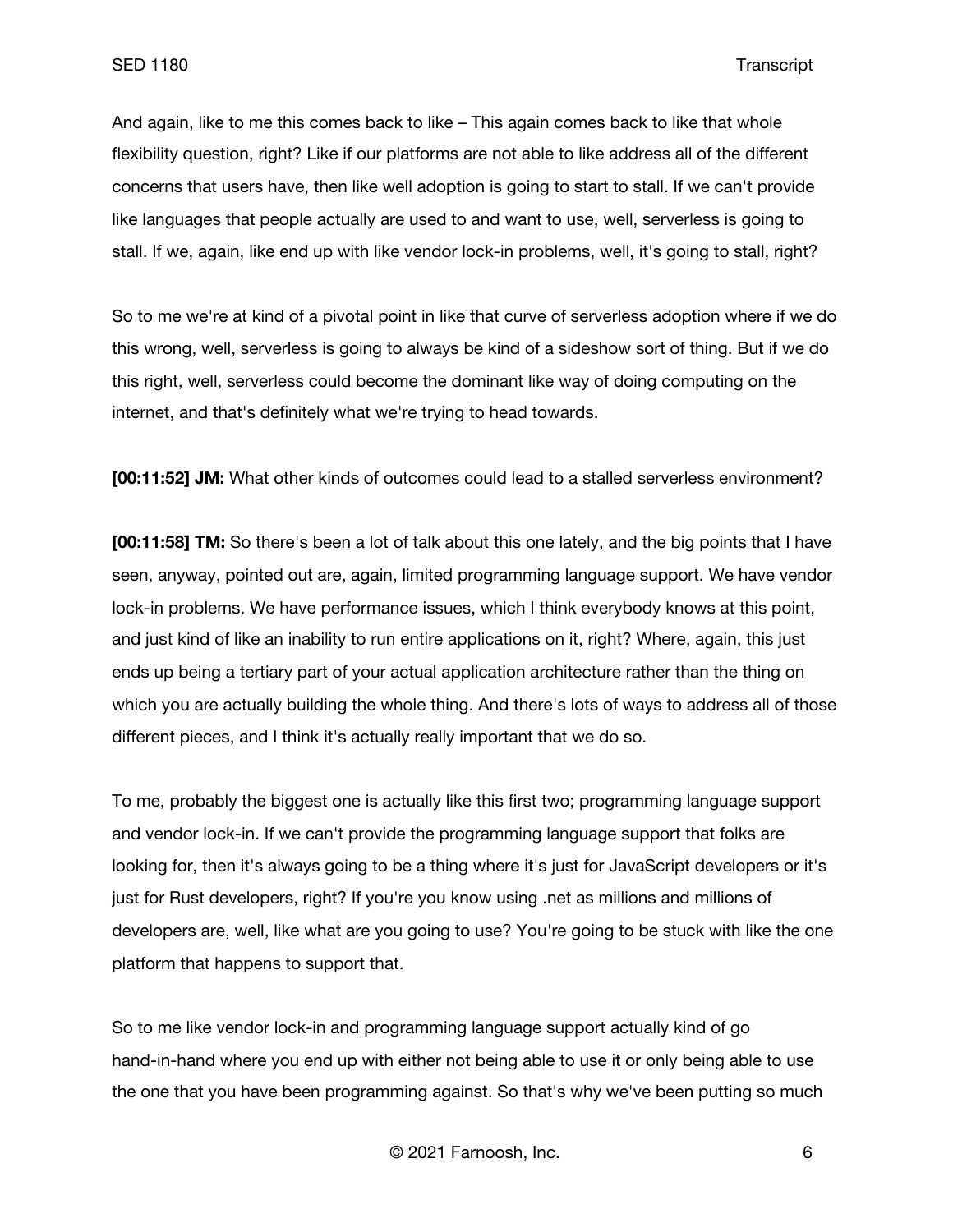effort into like the standards type approach to this problem. I think that we're at the point with serverless it's big enough now where we're kind of beyond the experimental stage, right? We need to start agreeing as an industry on what exactly this thing is actually going to be when it grows up. So that's why we have put a lot of effort into the WebAssembly ecosystem. That's why we have put a ton of effort into WASI, the WebAssembly System Interface, and why we have open source so much of what we have done. And we're working with a bunch of different folks in the industry to actually make that happen. Part of that is through the Bytecode Alliance, and then there are others that we're just working with directly as well.

But yeah, I think if we can't solve especially those two problems, it's never going to be the – It's never going to end up being the big thing that we all hope it will be. It kind of reminds me of the processor wars of the like 1980s, right? Like are we going to go with x86? Are we going to go with various other different processors out there? And we ended up like landing in I think a reasonable spot where like most people ended up on like an x86 type platform.

And to me like it kind of all points to the same thing, which is we need to be – We effectively need to be competing over the feature set, not over like the base architecture of the system. We need to agree upon that one, otherwise none of us grow. And so that's to me I think the most important point. That's to me why I think it's like it's so important for us to agree upon like the basic architecture of serverless and like what the interfaces actually start to look like. And I think if we can do that, like we have quite the potential here.

**[00:15:05] JM:** Give me a little bit more context as to how the WebAssembly-based platform at Fastly has developed. Where are you? What can you do with WebAssembly and what can you not do?

**[00:15:17] TM:** So WebAssembly as a whole is in my opinion like a really good place at this point. There's not much that one would want to do with WebAssembly that you can't do. To me it's actually about the developer experience side of it. It's like how easy can we actually make those things. People approach me all the time and ask about, "Well, like what are the use cases for this thing?" And I can come up with a whole bunch of use cases, but to me it's kind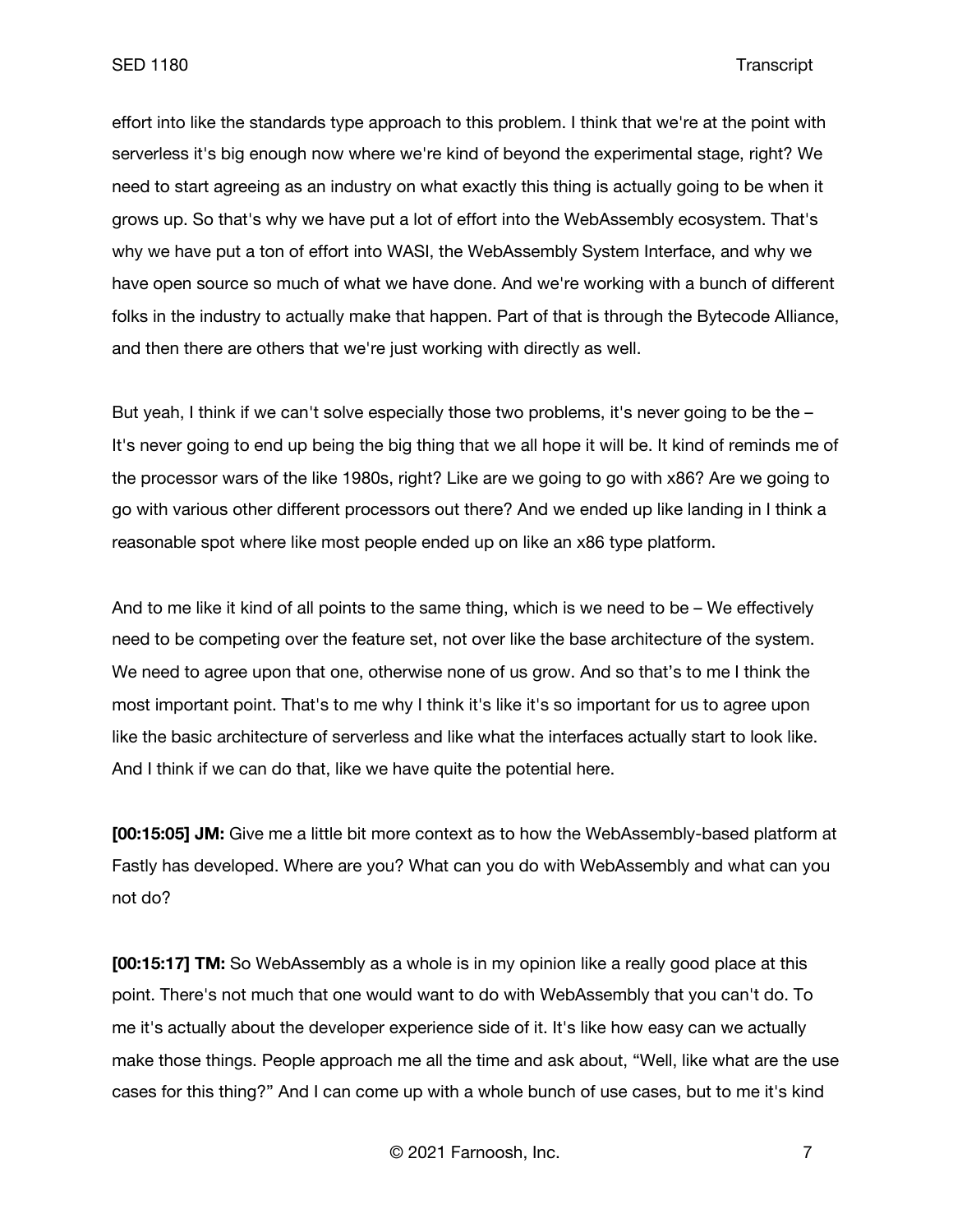of a funny question in the sense that like you're asking me what are the use cases of a computer essentially, right? Like there are so many different use cases. Like it's hard for me to even place my finger on like the one like killer use case for it because it is, again, such a like flexible platform.

But yeah, so like to get back to your question, like what can and can't you do? Fastly is in limited availability with our platform right now. We're in the process where we are building out some of these state related pieces of our platform. So key value stores and databases and so on, right? And so those will definitely like make a big difference in what is possible with it. But even without those, folks have found like just tremendous things that they're capable of doing with it. Be that like mobile offload or like page assembly or GraphQL or like manifest manipulation for video processing. There're just so many different things that are possible to do with it. And the more features we add to it, the more is going to be possible to do with it.

**[00:16:51] JM:** What does a key value store specifically built for edge computing or for serverless look like?

**[00:16:59] TM:** That's a really fun question. So like I've mentioned this a couple times in the past, but like our version, like our path down the serverless rabbit hole actually started quite a few years ago. But like the initial thing that we were starting on when we when we first ended up going down this path was not actually a serverless platform. It started with my desire to actually build out a global distributed data store and then me realizing, "Well, in order for that to be useful, I guess I'm first going to have to build a platform for people to run like more advanced programs on to make that useful." But like over the last several years I think that our view on this has actually gotten a lot more nuanced.

So, to me, like my initial view of this was, "Okay, cool. I'm going to build out like a massively intelligent, globally distributed, eventually consistent, like strongly eventually consistent data store, and that will solve everyone's problems." And to me that's just kind of a – In retrospect, that's kind of a silly view to have, right? Because it turns out that what people actually want a lot of the time is access to their own data. And the way that people access that data is not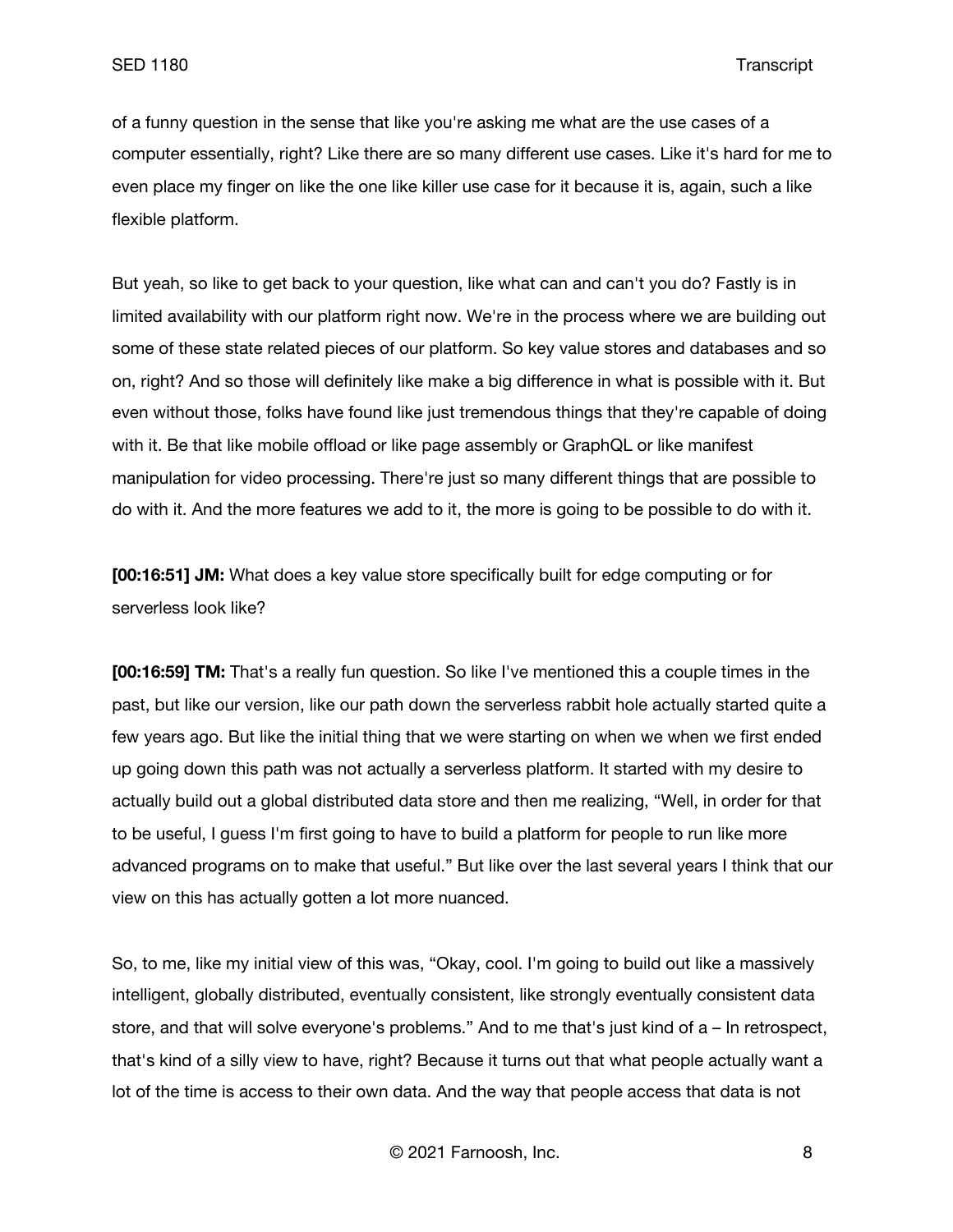necessarily in a way that is like appropriate for eventually consistent applications. It turns out that like the use cases kind of dictate what exactly is going to be useful for this.

So there are certainly some things where a great key value store for an edge-based serverless platform is going to be an eventually consistent one. It's going to be one where you can make updates from across the world and you have to kind of expect that they're not all going to be in sync all of the time. But our realization is that that's actually not nearly enough, right? And it's certainly possible at this point for you to say like make an HTTP request and send that request back to your own database that is in your own like data center somewhere else across the world. But doing that repeatedly from, say, let's say your database is in Virginia and the request that we're processing is in, say, Melbourne, Australia, right? Doing multiple database queries from across the world like that is just not going to be an efficient thing to do unless of course we have that built into the platform itself, right?

And so that is I think a lot of the direction that we're going is kind of a multi-pronged approach to this, where we want to build out a key value store. We want to build out a state story that addresses all of these different types of use cases that folks have where the ones where folks can actually do the updates and do the reads from the edge directly where those are supported and extremely fast for that matter as well, as well as being able to support the idea of being able to query your own data, being able to query strongly consistent data from the edge as well and make that possible to be fast as well.

**[00:20:00] JM:** So with all that being said, can you make queries at the edge strongly consistent?

**[00:20:08] TM:** So my answer that question is yes. It is totally possible. However, at first glance, it may not seem obvious how, right? Because I think if you try to do this in a way that sounds a lot like, that looks a lot like the way that we have typically done, that we have typically done querying of like strongly consistent databases from the edge, it's going to be unreasonably slow. It's not going to work well.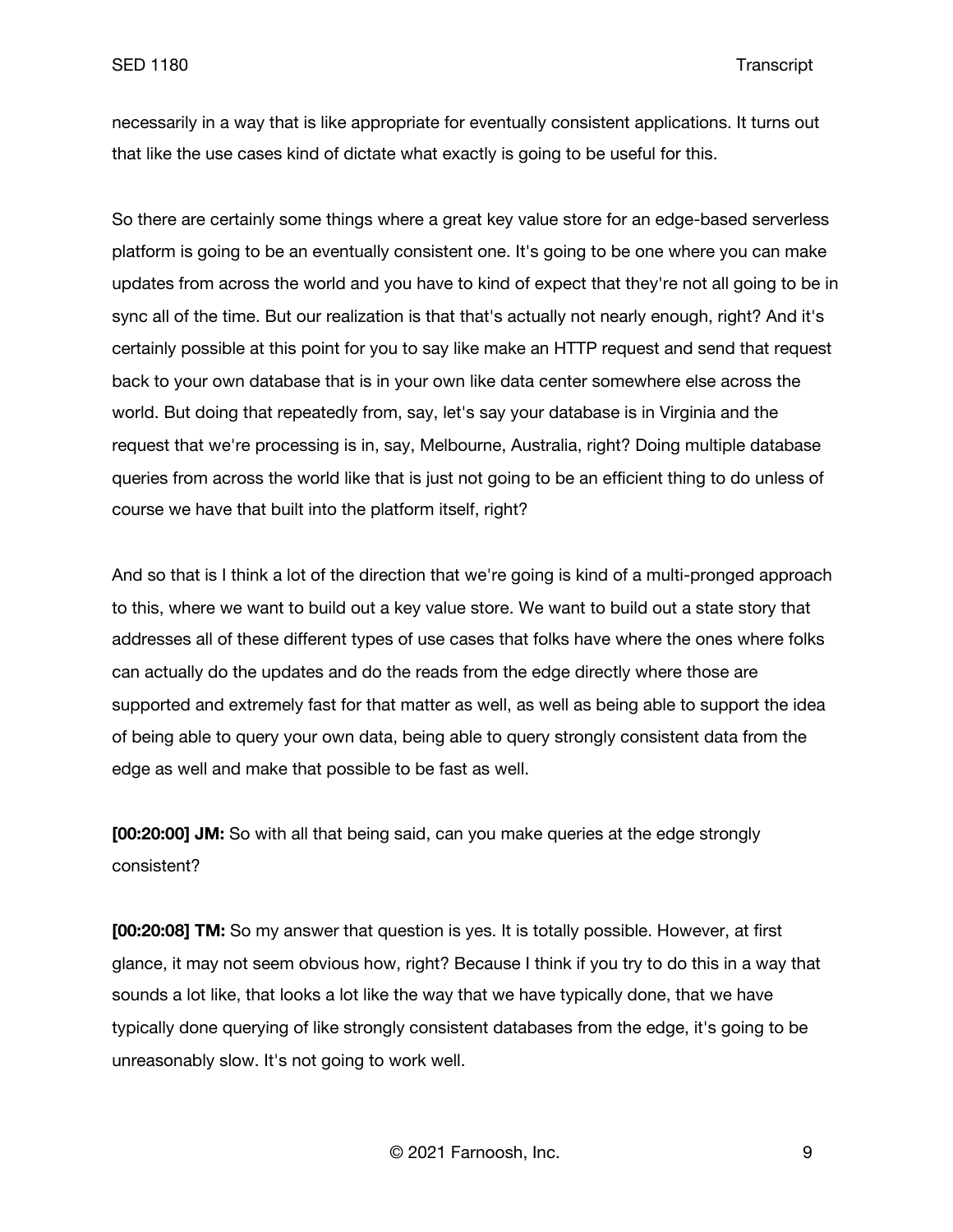However, I think that we have – Because of our like flexible approach to this whole serverless problem, we actually have some options that may not be obvious and may not be available to others as well. So from my perspective, this really comes down to the concept of like how do you break up a program to make it run most efficiently, right? So if you think about the network as this big interconnected thing, but you may actually think about the network in this case as rather like a line with a bunch of different stops on it going from your origin. Like the most central location in your architecture out to the client that's actually talking to you. And no that line, at each of those stops, there is different data available, right?

So, to me, the whole thing with serverless and the whole thing with making something like this feasible actually comes down to where does your program run. And that answer to that shouldn't actually be one location on that line. It should actually be most of the locations on that line. And so I know I'm speaking very like philosophically about this, but essentially like our answer to this question is going to come down to like how do you break up this program to make it feasible for you to query and use the types of data you need all the way across the network?

So, for instance, if you have a program that does a lot of things that are stateless and then does a few things that need to like actually talk to the database directly, those probably shouldn't run in the same place, right? And so our plan with this, our goal for this is actually to figure out ways to like build patterns into our architecture to help users to spread their application across multiple locations like this. And I know that's a really vague, like big idea, like large brain sort of like approach. Sorry. Excuse me. Galaxy brain sort of approach to answering this question. But I think this is the direction it's actually going to need to go. My big problem with the way that serverless works today is, again, it comes back to that like location question. We shouldn't have to specify a location. This should actually happen automatically if we can figure out a way to do it. And I'm looking forward to like figuring out the answers to those and figuring out the ways to do that over the coming years.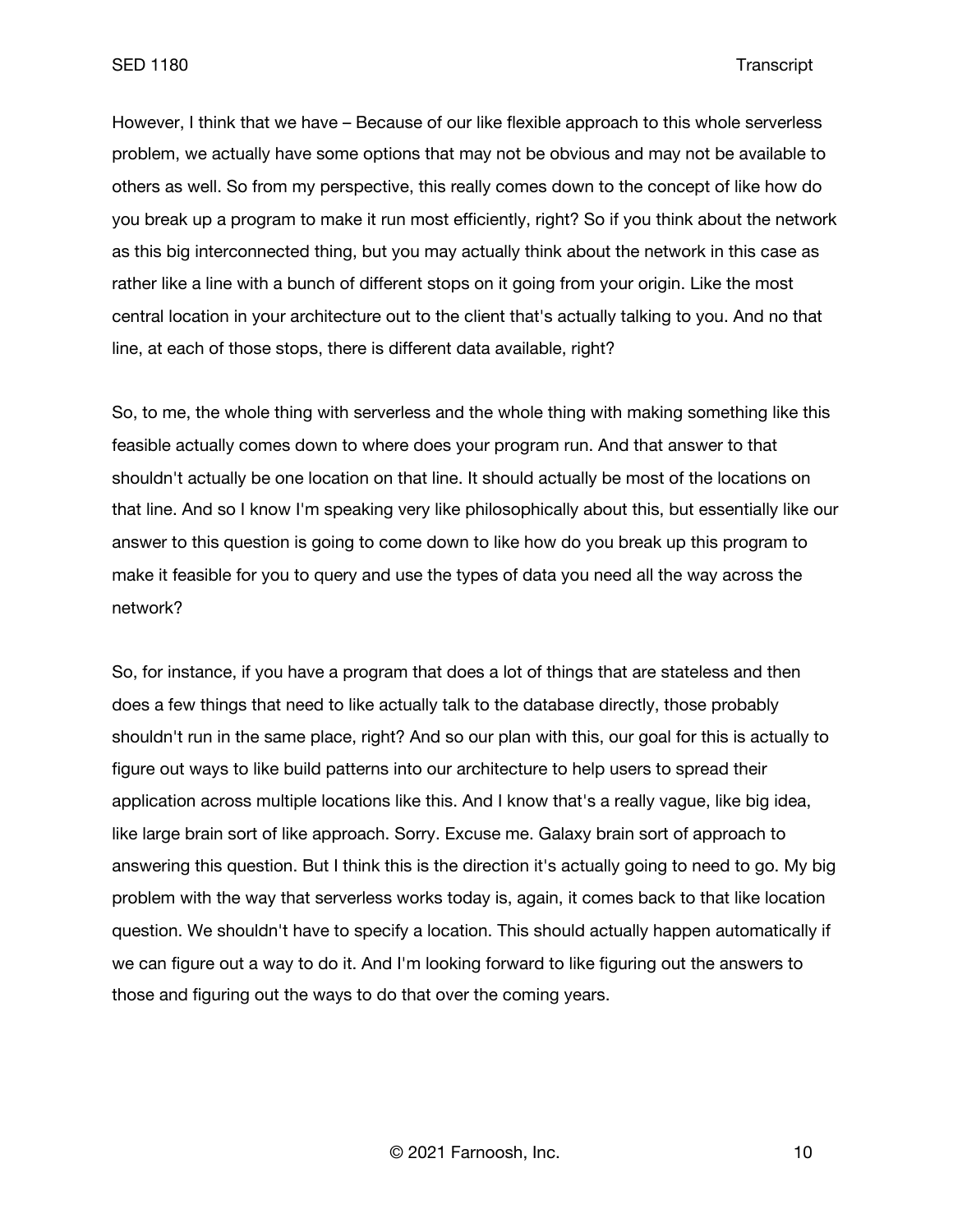**[00:22:59] JM:** And so tell me more about what kinds of applications want state management at the edge. Like is it only used for caching or am I using this for like my actual application data?

**[00:23:10] TM:** Oh yeah. Again, there's just a wide variety of different types of applications for this. So yeah, I mean part of it is caching, for sure. Part of it is like partial caching. Being able to cache certain parts of pages, for instance, and not other parts of them. Certain parts of APIs and not other parts of them. But you can also use it for application level data as well. Like if we go back to like the earliest like Dynamo papers from Amazon, right? Like those are a great example of like how you build – Like it was all kind of based around the whole concept of a shopping cart, right? Like how do you build a shopping cart out in a like eventually consistent manner? And, to me, like when you see eventually consistent manner, what you're actually saying there is how can I do this at the edge, right?

And being able to build out, say, a shopping cart or something like that is totally feasible at the edge as well. But there are other like I think weirder applications of it as well. So for instance, one of the ideas that has come up a lot recently for us is actually mobile offload. And so I guess for those who may not be like aware of that one, the whole idea is, well, a lot of us walk around with basically mini-super computers in our pockets called iPhones and powerful android devices. But most of the world doesn't, right? And so if we're building out applications that require like a massive amount of computation on these devices, you're kind of cutting off a large swath of the world from using it.

And so mobile offload is an approach to solving that problem where if the device that a computation is trying to run on isn't powerful enough or doesn't have access to the things that it needs, you can actually take that computation and push it out to the edge instead and run it there and feed the information back.

So the way this ties into state is I think interesting because if you are having to pass the entire state of the application back and forth every time that you do one of those computations, it's not going to be nearly as efficient as if you said, "Okay. Hey, here is the state and I would like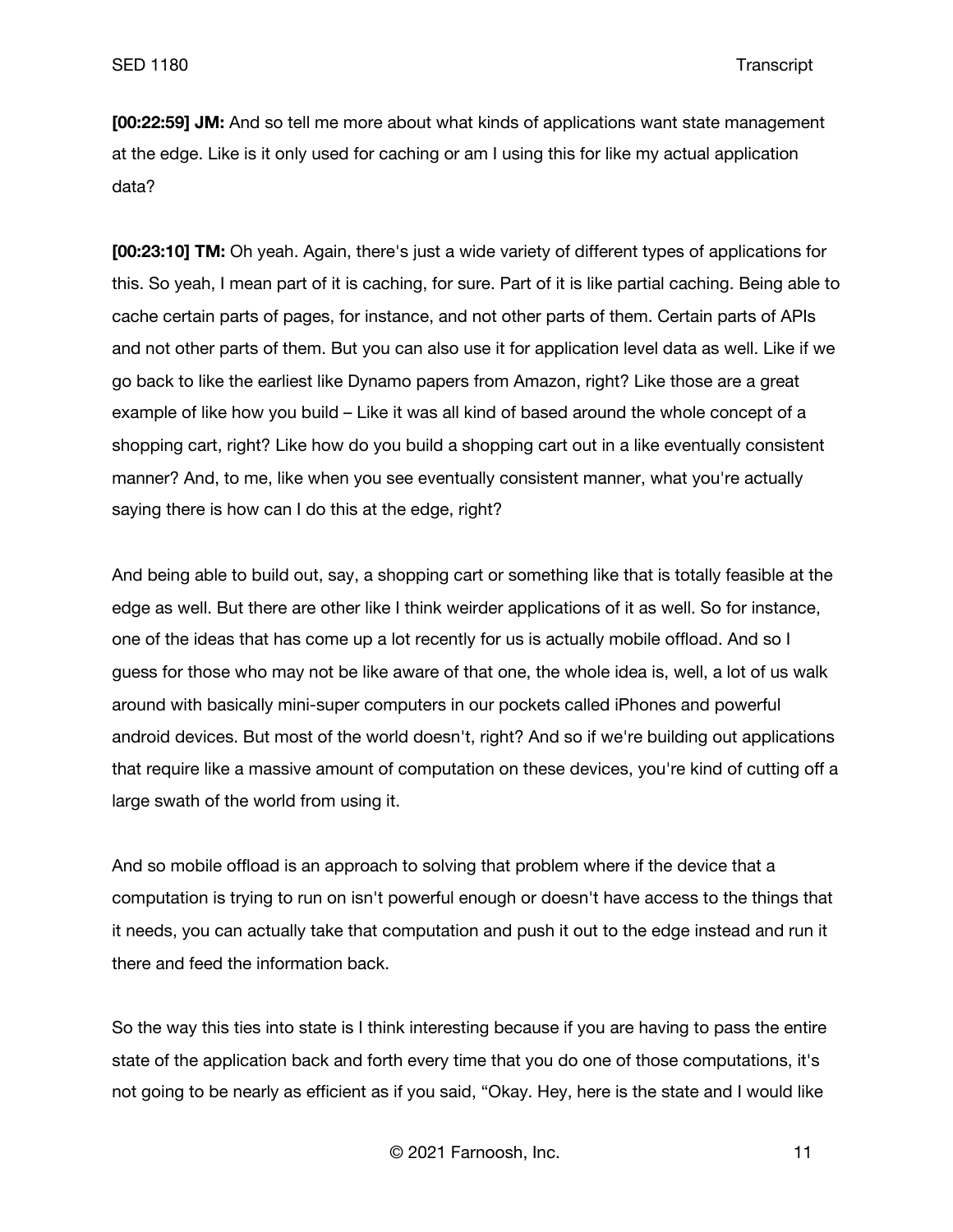you to run multiple different computations on it over time." And so being able to hold applications state at the edge as well for like mobile offload I think is like going to end up being one of the bigger use cases as well.

**[00:25:31] JM:** What kinds of programming languages are you using to build this infrastructure at the edge? Like to build serverless functionality and to build database functionality at the edge?

**[00:25:41] TM:** Yeah. So Fastly has kind of landed mostly on Rust and some Go at this point to like answer your question directly. And the reason that we chose Rust in particular really comes down to two things, and it's like performance and security, and performance and safety even. Rust gets us close to or just as good as or in some cases like better than the performance that we had previously gotten when writing C for our server applications, but so much safer. It also allows us like a lot more flexibility in like the ways that we build applications. That means that we can hire engineers who can make reasonable abstractions rather than having to work in like the lowest levels of languages.

So yeah, Rust is my primary answer to that question, and I'm very pleased with that choice. I was kind of pushed into that choice a number of years ago. I didn't think it was ready at the time, but listen to the engineers in your team. They probably know what they're talking about. And I'm really glad that we made that choice. I think that it has definitely borne fruit in terms of like being able to build on and like continue iterating on the applications that we build or rather the platforms that we build at the edge safely, right?

**[00:26:53] JM:** And what are some of the big engineering struggles you've had in building out that serverless functionality?

**[00:26:59] TM:** So I think the most interesting – We've had all sorts of challenges and opportunities and wins and losses here. But, to me, probably the most interesting one relates to fairness. Fairness and like what I actually described as scheduling, right? When you have like such a wide variety of different types of applications running on a platform where you have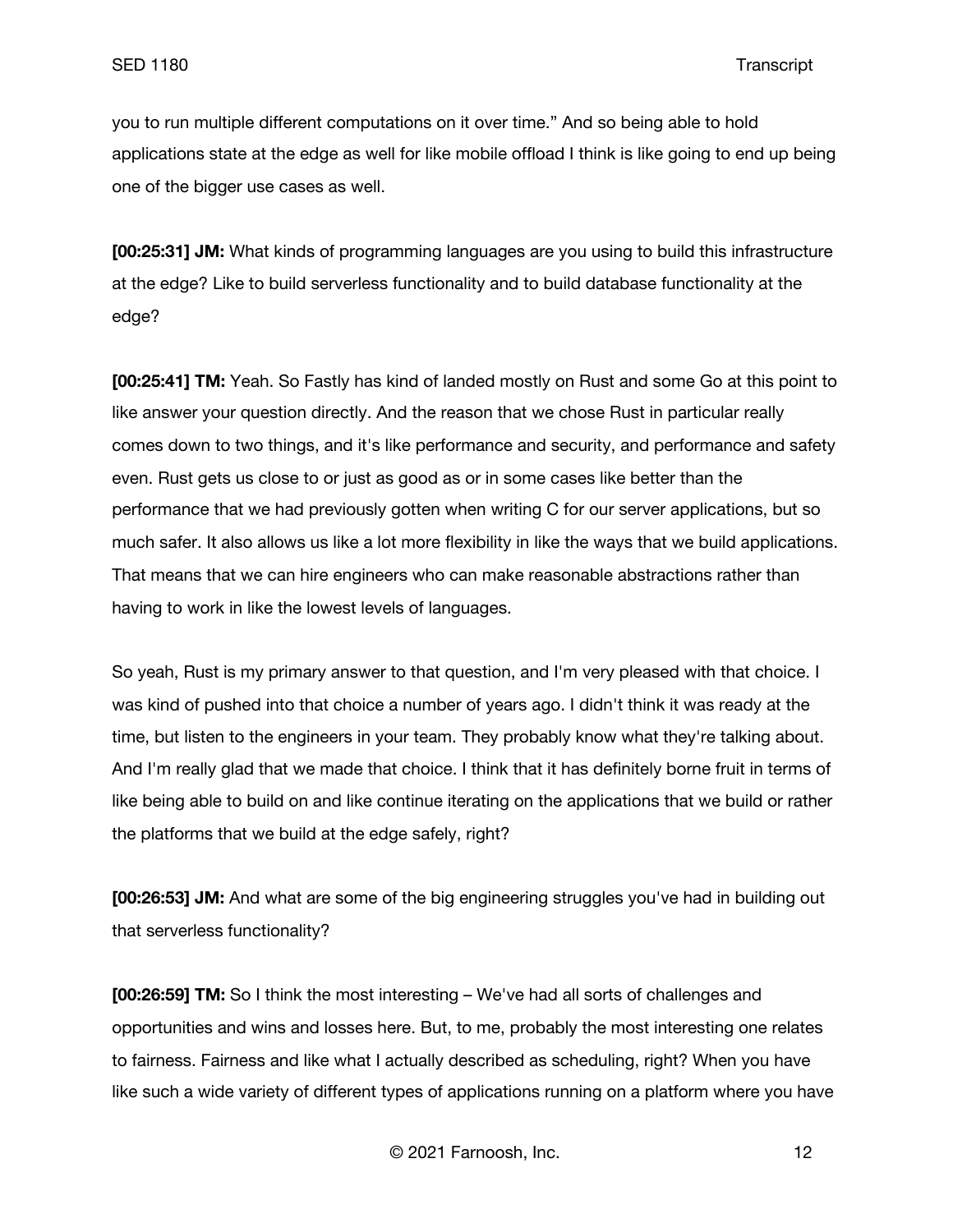some that may be done in like under a millisecond and you have others that take 200 milliseconds to run, we're talking like multiple orders of magnitude variation in the types of workloads that are running on top of this thing. And, to me, one of the trickiest problems and one of the things that I think we spent a lot of time on trying to like nail it down really well is how you maintain fairness and as close to real-time nature in a system like that. And it turns out that there is just tremendous amounts of like academic research into this area. How you run heterogeneous workloads across systems like this.

I think we've come up with some interesting approaches, and some of that's going to end up being open source as part of Lucid and Wasmtime now as well. But, to me, that's really the trickiest thing when building out a platform like this, is how do you handle like so many different users with so many different needs and so many different types of applications? It's particularly tricky. And of course there's also all the things that typically go into building out a system like this, which is maintaining safety as well as maintaining performance across the whole thing as well, right? And so we put a ton of effort into this stuff. That's where most of our effort goes, I would say, is like making this stuff completely bulletproof. And I think we're getting there. We've done a pretty good job of this.

**[00:28:49] JM:** How do you expect to see serverless evolving over the next five years?

**[00:28:55] TM:** So this is going to end up going back to the things we were talking about about like how to prevent stalling in the serverless like universe. Because I think, honestly, that if we don't address those things, well, we're kind of just going to end up being stuck if the industry as a whole doesn't address those problems. So I'm going to go back to those again and say like, "Look, in the next five years we've got to see much wider programming language support for one thing." To me, if we have to keep talking about the programming language support five years from now, we have lost the game, right? The industry as a whole has lost the server game if we're still talking about like how we can support more programming languages five years from now. So that's one thing that has got to be fixed. That's one thing that we definitely have to see evolve.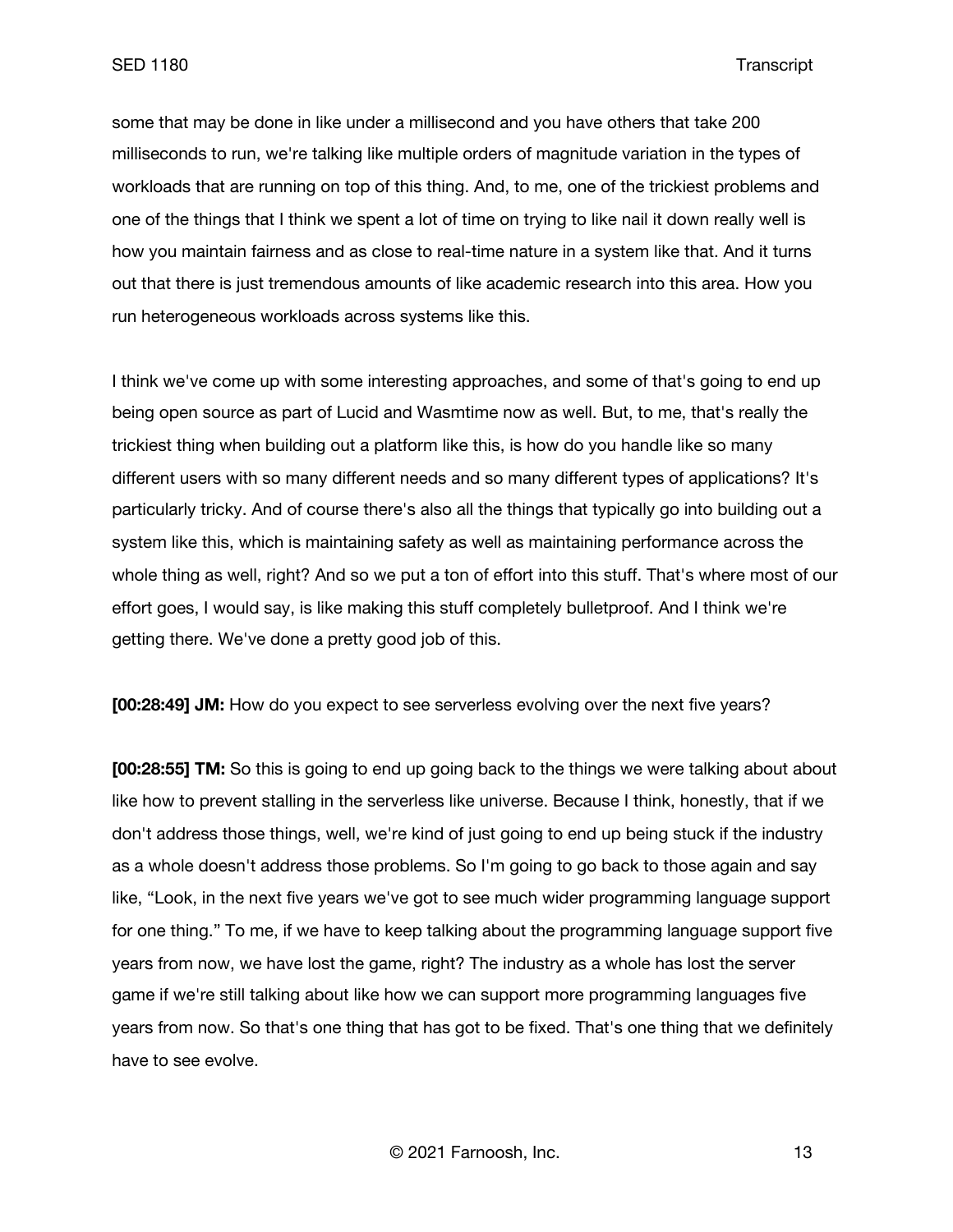## SED 1180 Transcript

I think that like that goes hand in hand with vendor lock-in, right? If every vendor is supporting different sets of languages, well, there's always going to be vendor lock-in of some sort. Again, like this also comes down to the interfaces, the APIs that are available within that. We need to agree on these things. I think the other thing that we're going to see is like addressing the performance problems, right? I think that's going to be a big change, because those who have good performance, those who don't make your users wait 20 seconds for cold start time startup, you're like they're going to win. Like if we can do that, well, we're going to win. And so like that's one thing that I think is going to have to evolve, right? It's going to evolve along because that's what users actually care about. They care about, again, like going back. Like programming language support, they care about vendor lock-in, they care about performance.

And I think the other thing that's going to change is we as an industry are going to push more and more features out there as well. Serverless is still in some ways kind of a low-level environment. You're still kind of like wiring things together yourself when you actually start to develop applications especially if you're trying to develop large applications at the edge, or not even at the edge, on just serverless in general. You're kind of like, "Okay, picking and choosing. Well, here, I need to use this, this component and that component. And how do I break up my application so it's multiple functions?" I think that the big evolution there is going to look like improved user experience for this whole thing. I think that those like three things are going to end up being like the big evolutionary changes over the next five years, is like programming language and vendor lock-in as well as performance improvements. And I think like the user experience side of this as well. That's definitely like what we're heading toward at the very least. That's something I say to our engineers on a regular basis, is that like you have to imagine how engineers are actually going to use this thing, right? Like how do we make this feel natural? How do we make this feel as if like you're running this on your own laptop as opposed to running it across the entire world simultaneously? It's all going to have to come down to user experience.

**[00:31:59] JM:** How is vendor lock-in avoidable for serverless platforms?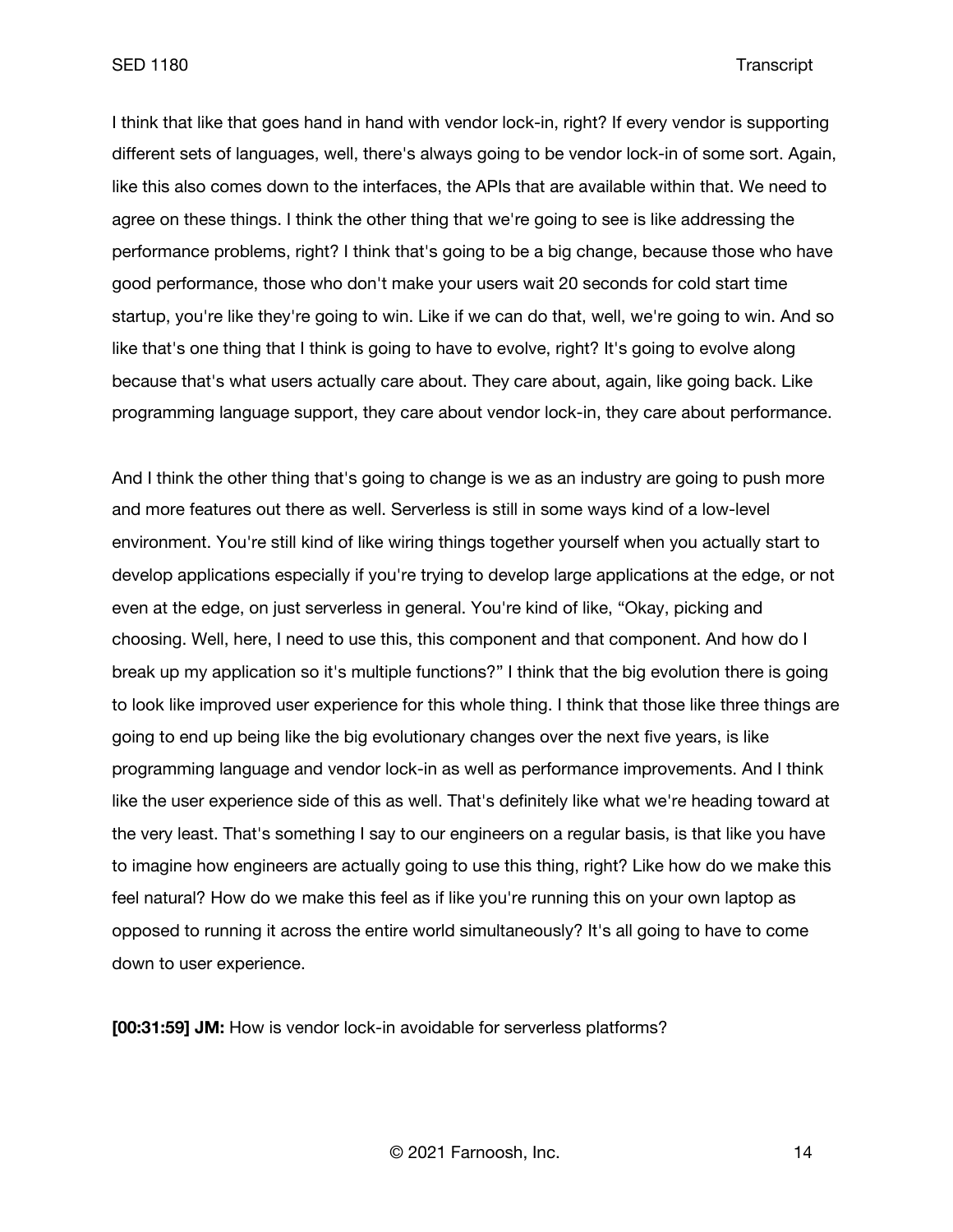**[00:32:03] TM:** So I think the answer to this is going to have to come down to standards, right? We're putting a ton of effort into this already. We have like cross company, like cross industry support. Lots of people working together on things like quasi, for instance. But standards by themselves don't actually solve the problem entirely. Like standards need adoption for it to actually matter, right? Like you actually have to go out and talk to everyone and get everyone behind it, right? I think that's a lesson the computing industry has learned pretty hard over the last like 40 years. There are lots of standards out there that just no one actually supports. No one actually uses them. And I think that's kind of the fault of like the folks who implemented those standards, right? You can't just say like, "Oh, this is the standard," right? You have to actually go out and talk to people and convince them that this is the right way to do it and listen to their concerns, right?

And so if you look at the way that, for instance, like the WASI standard is evolving over time, it's taking time, right? We've been talking about this for a couple of years now, and there's a decent amount of support. But like the reason it has to go slowly is because we need folks to actually support it. We need people to be behind it for it to actually matter. And I think that's a lesson that like a lot of the folks who are working on it have learned over the years. But yeah, I think that's the answer, right? It's got to be standards and it's got to be like widespread industry support of those standards. And I think that folks are now like kind of seeing that that is going to be necessary. Like those base level APIs, those interfaces that we provide, like that's not the thing to compete over. That's not the thing that users like are going to want to – The users are actually going to want us to be competing over, right?

To me this is one of those like a rising tide raises all ships sort of questions, where if we can create the baseline for users to work off of, for us all to work off of, then great. We can go compete over the features, over the actual like tangible things that users are using to put together their applications. But, again, that base layer infrastructure, that's not the place to compete, right? So I think standards are going to play a role in this and just industry collaboration is going to play a role in this. And to me it's totally feasible. It's just a matter of getting folks going in the same direction.